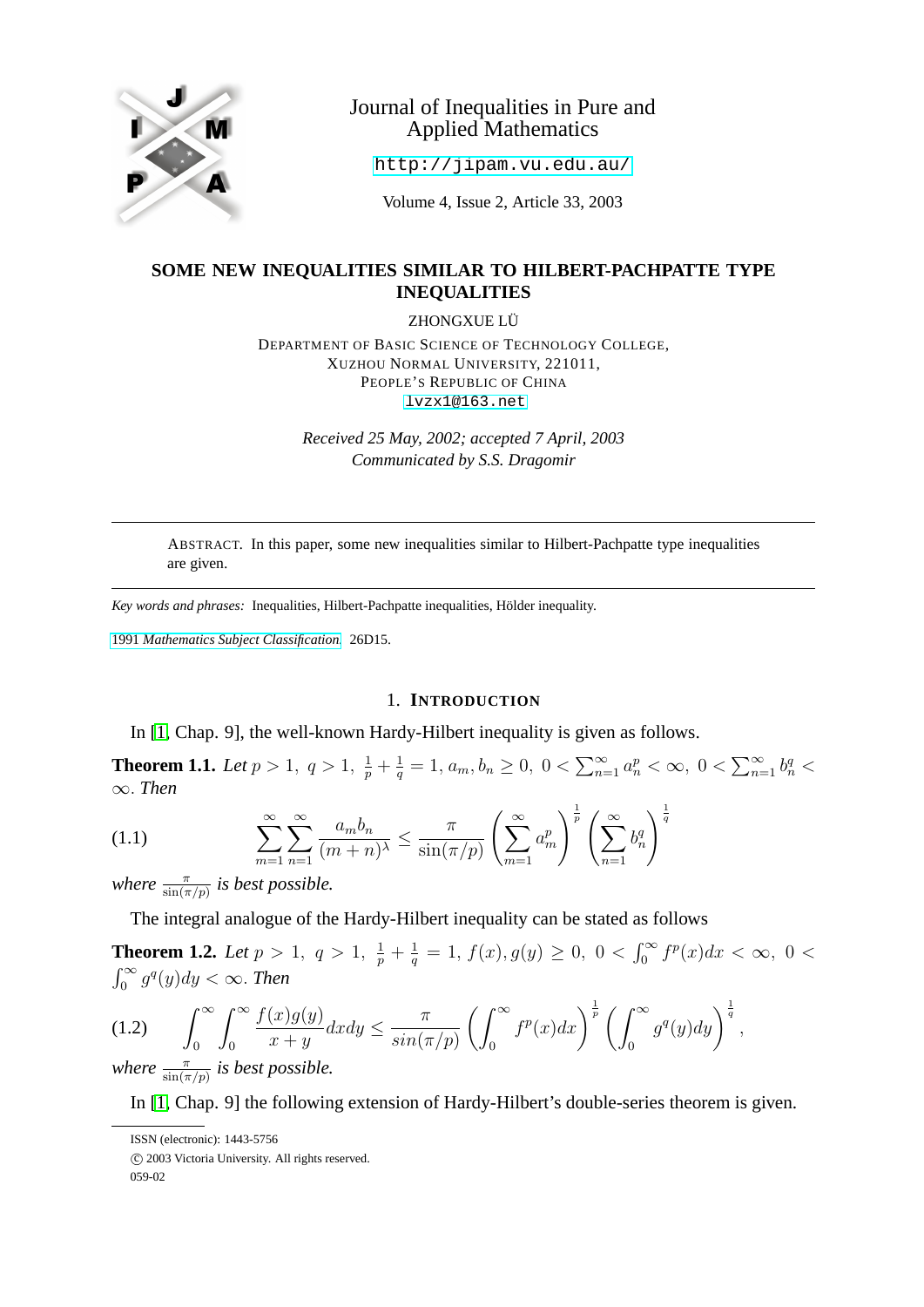**Theorem 1.3.** Let  $p > 1$ ,  $q > 1$ ,  $\frac{1}{p} + \frac{1}{q} \ge 1$ ,  $0 < \lambda = 2 - \frac{1}{p} - \frac{1}{q} = \frac{1}{p} + \frac{1}{q} \le 1$ . Then  $\sum^{\infty}$  $m=1$  $\sum^{\infty}$  $n=1$  $a_m b_n$  $\frac{a_m b_n}{(m+n)^{\lambda}} \leq K \left( \sum_{m=1}^{\infty} \right)$  $m=1$  $a_m^p$  $\bigg\}^{\frac{1}{p}}\bigg(\sum^{\infty}$  $n=1$  $b_n^q$  $\sqrt{\frac{1}{q}}$ ,

*where*  $K = K(p, q)$  *depends on* p *and* q *only.* 

The following integral analogue of Theorem [1.3](#page-0-0) is also given in [\[1,](#page-7-0) Chap. 9].

<span id="page-1-0"></span>**Theorem 1.4.** *Under the same conditions as in Theorem [1.1](#page-0-1) we have*

$$
\int_0^\infty \int_0^\infty \frac{f(x)g(y)}{(x+y)^\lambda} dxdy \le K \left( \int_0^\infty f^p dx \right)^{\frac{1}{p}} \left( \int_0^\infty g^q dy \right)^{\frac{1}{q}}
$$

*where*  $K = K(p, q)$  *depends on* p *and* q *only.* 

The inequalities in Theorems [1.1](#page-0-1) and [1.2](#page-0-2) were studied by Yang and Kuang (see [\[2,](#page-7-1) [3\]](#page-7-2)). In [\[4,](#page-7-3) [5\]](#page-7-4), some new inequalities similar to the inequalities given in Theorems [1.1,](#page-0-1) [1.2,](#page-0-2) [1.3](#page-0-0) and [1.4](#page-1-0) were established.

In this paper, we establish some new inequalities similar to the Hilbert-Pachpatte inequality.

#### 2. **MAIN RESULTS**

In what follows we denote by  $\mathbb R$  the set of real numbers. Let  $\mathbb N = \{1, 2, \dots\}$ ,  $\mathbb N_0 = \{0, 1, 2, \dots\}$ . We define the operator  $\nabla$  by  $\nabla u(t) = u(t) - u(t-1)$  for any function u defined on N. For any function  $u(t): [0, \infty) \to \mathbb{R}$ , we denote by u' the derivatives of u.

First we introduce some Lemmas.

<span id="page-1-1"></span>**Lemma 2.1.** *(see* [\[2\]](#page-7-1)*). Let*  $p > 1$ ,  $q > 1$ ,  $\frac{1}{p} + \frac{1}{q}$  $\frac{1}{q} = 1, \ \lambda > 2 - \min\{p, q\},\$  define the weight *function*  $\omega_1(q, x)$  *as* 

$$
\omega_1(q,x) := \int_0^\infty \frac{1}{(x+y)^\lambda} \left(\frac{x}{y}\right)^{\frac{2-\lambda}{q}} dy, \ x \in [0,\infty).
$$

<span id="page-1-3"></span>*Then*

(2.1) 
$$
\omega_1(q,x) = B\left(\frac{q+\lambda-2}{q}, \frac{p+\lambda-2}{p}\right) x^{1-\lambda},
$$

*where*  $B(p, q)$  *is*  $\beta$ *-function.* 

<span id="page-1-2"></span>**Lemma 2.2.** *(see* [\[3\]](#page-7-2)*). Let*  $p > 1$ ,  $q > 1$ ,  $\frac{1}{p} + \frac{1}{q}$  $\frac{1}{q} = 1, \ \lambda > 2 - \min\{p, q\},\$  define the weight *function*  $\omega_2(q, x)$  *as* 

$$
\omega_2(q,x) := \int_0^\infty \frac{1}{x^{\lambda} + y^{\lambda}} \left(\frac{x}{y}\right)^{\frac{2-\lambda}{q}} dy, \ x \in [0, \infty).
$$

*Then*

(2.2) 
$$
\omega_2(q,x) = \frac{1}{\lambda} B\left(\frac{q+\lambda-2}{q\lambda}, \frac{p+\lambda-2}{p\lambda}\right) x^{1-\lambda}.
$$

**Lemma 2.3.** *Let*  $p > 1$ ,  $q > 1$ ,  $\frac{1}{p} + \frac{1}{q}$  $\frac{1}{q} = 1, \ \lambda > 2 - \min\{p, q\},\$  define the weight function  $\omega_3(q,m)$  *as* 

$$
\omega_3(q,m) := \sum_{n=1}^{\infty} \frac{1}{(m+n)^{\lambda}} \left(\frac{m}{n}\right)^{\frac{2-\lambda}{q}}, m \in \{1,2,...\}.
$$

,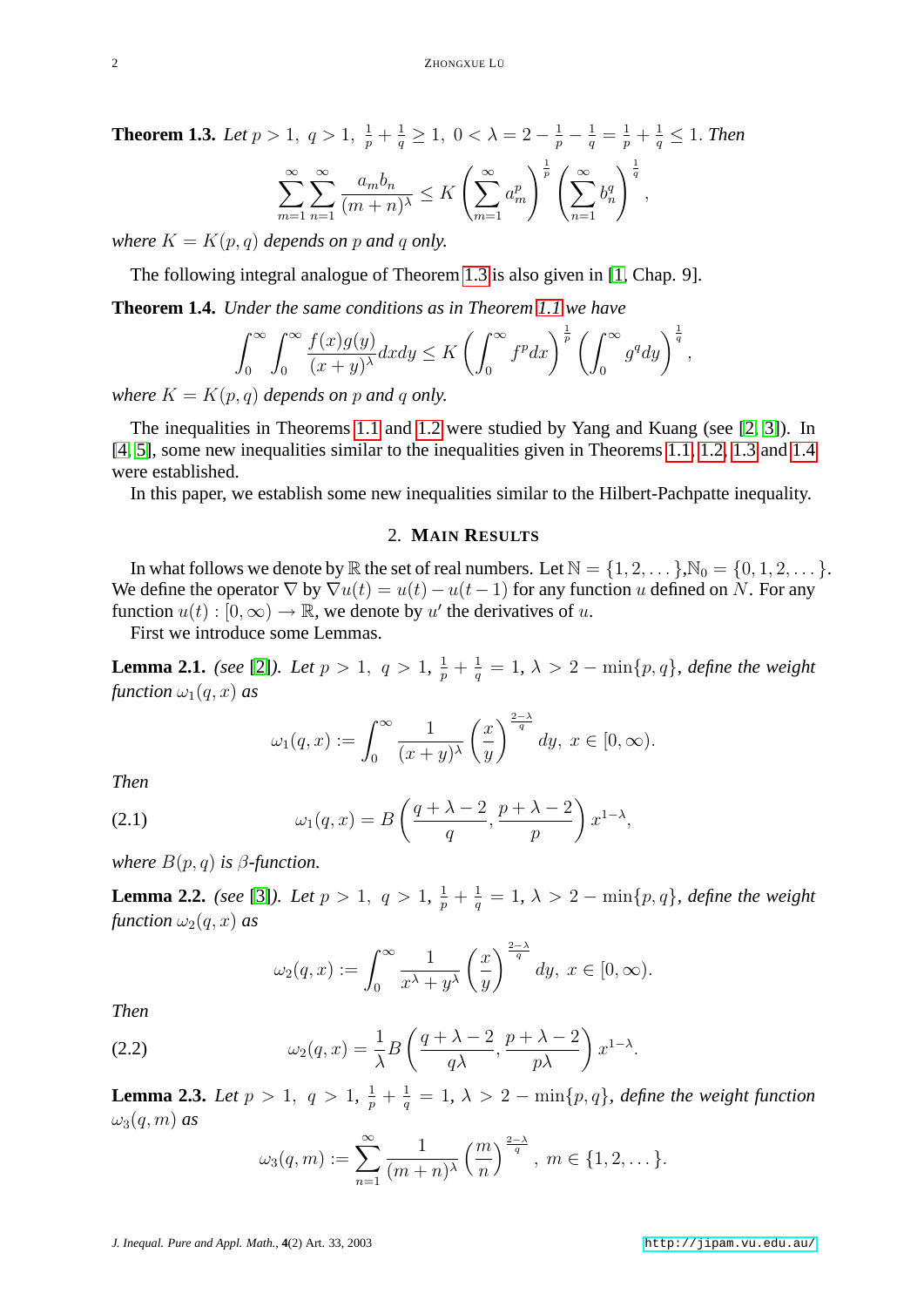<span id="page-2-3"></span>*Then*

(2.3) 
$$
\omega_3(q,m) < B\left(\frac{q+\lambda-2}{q}, \frac{p+\lambda-2}{p}\right) m^{1-\lambda},
$$

*where*  $B(p,q)$  *is*  $\beta$ *-function.* 

*Proof.* By Lemma [2.1,](#page-1-1)we have

$$
\omega_3(q,m) < \int_0^\infty \frac{1}{(m+y)^\lambda} \left(\frac{m}{y}\right)^{\frac{2-\lambda}{q}} dy = B\left(\frac{q+\lambda-2}{q}, \frac{p+\lambda-2}{p}\right) m^{1-\lambda}.
$$
\nof is completed

\n
$$
\Box
$$

The proof is completed.

**Lemma 2.4.** *Let*  $p > 1$ ,  $q > 1$ ,  $\frac{1}{p} + \frac{1}{q}$  $\frac{1}{q} = 1, \ \lambda > 2 - \min\{p, q\},\$ define the weight function  $\omega_4(q,m)$  *as* 

$$
\omega_4(q,m) := \sum_{n=1}^{\infty} \frac{1}{m^{\lambda}+n^{\lambda}} \left(\frac{m}{n}\right)^{\frac{2-\lambda}{q}}, \ m \in \{1,2,\dots\}.
$$

*Then*

(2.4) 
$$
\omega_4(q,m) < \frac{1}{\lambda} B\left(\frac{q+\lambda-2}{q\lambda}, \frac{p+\lambda-2}{p\lambda}\right) m^{1-\lambda}.
$$

*Proof.* By Lemma [2.2,](#page-1-2) we have

$$
\omega_4(q,m) < \int_0^\infty \frac{1}{m^\lambda + y^\lambda} \left(\frac{m}{y}\right)^{\frac{2-\lambda}{q}} dy = \frac{1}{\lambda} B\left(\frac{q+\lambda-2}{q\lambda}, \frac{p+\lambda-2}{p\lambda}\right) m^{1-\lambda}.
$$
\nThe proof is completed.

Our main result is given in the following theorem.

<span id="page-2-2"></span>**Theorem 2.5.** *Let*  $p > 1$ ,  $\frac{1}{p} + \frac{1}{q}$  $\frac{1}{q}$  = 1, and  $f(x)$ ,  $g(y)$  be real-valued continuous functions *defined on*  $[0, \infty)$ *, respectively, and let*  $f(0) = g(0) = 0$ *, and* 

$$
0<\int_0^\infty\int_0^x\left|f'(\tau)\right|^p d\tau dx<\infty,\ 0<\int_0^\infty\int_0^y\left|g'(\delta)\right|^q d\delta dy<\infty.
$$

*Then*

<span id="page-2-1"></span>
$$
(2.5) \quad \int_0^\infty \int_0^\infty \frac{|f(x)| |g(y)|}{(qx^{p-1} + py^{q-1})(x+y)} dx dy \le \frac{\pi}{\sin(\pi/p)pq} \left( \int_0^\infty \int_0^x |f'(\tau)|^p d\tau dx \right)^{\frac{1}{p}} \left( \int_0^\infty \int_0^y |g'(\delta)|^q d\delta dy \right)^{\frac{1}{q}}.
$$

*In particular, when*  $p = q = 2$ *, we have* 

$$
(2.6) \qquad \int_0^\infty \int_0^\infty \frac{|f(x)| \, |g(y)|}{(x+y)^2} dx dy \leq \frac{\pi}{2} \left( \int_0^\infty \int_0^x |f'(\tau)|^2 \, d\tau dx \right)^{\frac{1}{2}} \left( \int_0^\infty \int_0^y |g'(\delta)|^2 \, d\delta dy \right)^{\frac{1}{2}}.
$$

*Proof.* From the hypotheses, we have the following identities

<span id="page-2-0"></span>(2.7) 
$$
f(x) = \int_0^x f'(\tau) d\tau,
$$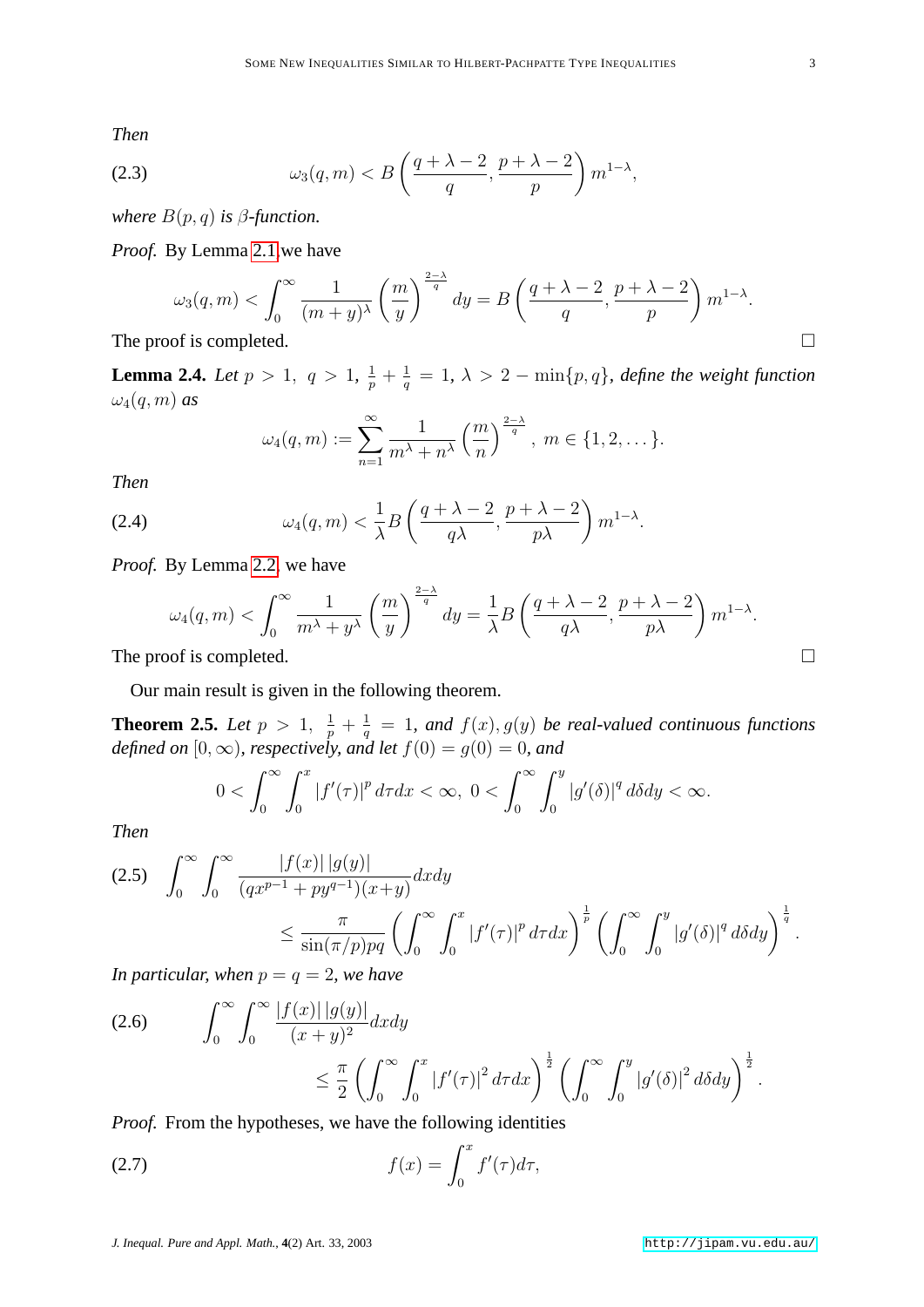<span id="page-3-0"></span>and

(2.8) 
$$
g(y) = \int_0^y g'(\delta) d\delta
$$

<span id="page-3-1"></span>for  $x, y \in (0, \infty)$ . From [\(2.7\)](#page-2-0) and [\(2.8\)](#page-3-0) and using Hölder's integral inequality, respectively, we have

(2.9) 
$$
|f(x)| \leq x^{\frac{1}{q}} \left( \int_0^x |f'(\tau)|^p d\tau \right)^{\frac{1}{p}}
$$

<span id="page-3-2"></span>and

(2.10) 
$$
|g(y)| \le y^{\frac{1}{p}} \left( \int_0^y |g'(\delta)|^q d\delta \right)^{\frac{1}{q}}
$$

for  $x, y \in (0, \infty)$ . From [\(2.9\)](#page-3-1) and [\(2.10\)](#page-3-2) and using the elementary inequality

<span id="page-3-6"></span>(2.11) 
$$
z_1 z_2 \leq \frac{z_1^p}{p} + \frac{z_2^q}{q}, \ z_1 \geq 0, \ z_2 \geq 0, \ \frac{1}{p} + \frac{1}{q} = 1, \ p > 1,
$$

we observe that

$$
|f(x)| |g(y)| \leq x^{\frac{1}{q}} y^{\frac{1}{p}} \left( \int_0^x |f'(\tau)|^p d\tau \right)^{\frac{1}{p}} \left( \int_0^y |g'(\delta)|^q d\delta \right)^{\frac{1}{q}}
$$
  
(2.12)  

$$
\leq \left( \frac{x^{p-1}}{p} + \frac{y^{q-1}}{q} \right) \left( \int_0^x |f'(\tau)|^p d\tau \right)^{\frac{1}{p}} \left( \int_0^y |g'(\delta)|^q d\delta \right)^{\frac{1}{q}}
$$

<span id="page-3-3"></span>for  $x, y \in (0, \infty)$ . From [\(2.12\)](#page-3-3) we observe that

(2.13) 
$$
\frac{|f(x)||g(y)|}{qx^{p-1}+py^{q-1}} \le \frac{1}{pq} \left( \int_0^x |f'(\tau)|^p d\tau \right)^{\frac{1}{p}} \left( \int_0^y |g'(\delta)|^q d\delta \right)^{\frac{1}{q}}.
$$

Hence

<span id="page-3-4"></span>
$$
(2.14) \quad \int_0^\infty \int_0^\infty \frac{|f(x)| |g(y)|}{(qx^{p-1} + py^{q-1})(x+y)} dx dy
$$
  

$$
\leq \frac{1}{pq} \int_0^\infty \int_0^\infty \frac{\left(\int_0^x |f'(\tau)|^p \, d\tau\right)^{\frac{1}{p}} \left(\int_0^y |g'(\delta)|^q \, d\delta\right)^{\frac{1}{q}}}{x+y} dx dy.
$$

By Hölder's integral inequality and [\(2.1\)](#page-1-3), we have

<span id="page-3-5"></span>
$$
\int_0^\infty \int_0^\infty \frac{\left(\int_0^x |f'(\tau)|^p \, d\tau\right)^{\frac{1}{p}} \left(\int_0^y |g'(\delta)|^q \, d\delta\right)^{\frac{1}{q}}}{x+y} dx dy
$$
\n
$$
= \int_0^\infty \int_0^\infty \frac{\left(\int_0^x |f'(\tau)|^p \, d\tau\right)^{\frac{1}{p}}}{(x+y)^{\frac{1}{p}}} \left(\frac{x}{y}\right)^{\frac{1}{pq}} \frac{\left(\int_0^y |g'(\delta)|^q \, d\delta\right)^{\frac{1}{q}}}{(x+y)^{\frac{1}{q}}} \left(\frac{y}{x}\right)^{\frac{1}{pq}} dx dy
$$
\n
$$
\leq \left(\int_0^\infty \int_0^\infty \frac{\int_0^x |f'(\tau)|^p \, d\tau}{x+y} \left(\frac{x}{y}\right)^{\frac{1}{q}} dx dy\right)^{\frac{1}{p}}
$$
\n
$$
\times \left(\int_0^\infty \int_0^\infty \frac{\int_0^y |g'(\delta)|^q \, d\delta}{x+y} \left(\frac{y}{x}\right)^{\frac{1}{p}} dx dy\right)^{\frac{1}{q}}
$$
\n
$$
(2.15) \qquad \leq \frac{\pi}{\sin(\pi/p)} \left(\int_0^\infty \int_0^x |f'(\tau)|^p \, d\tau dx\right)^{\frac{1}{p}} \left(\int_0^\infty \int_0^y |g'(\delta)|^q \, d\delta dy\right)^{\frac{1}{q}}
$$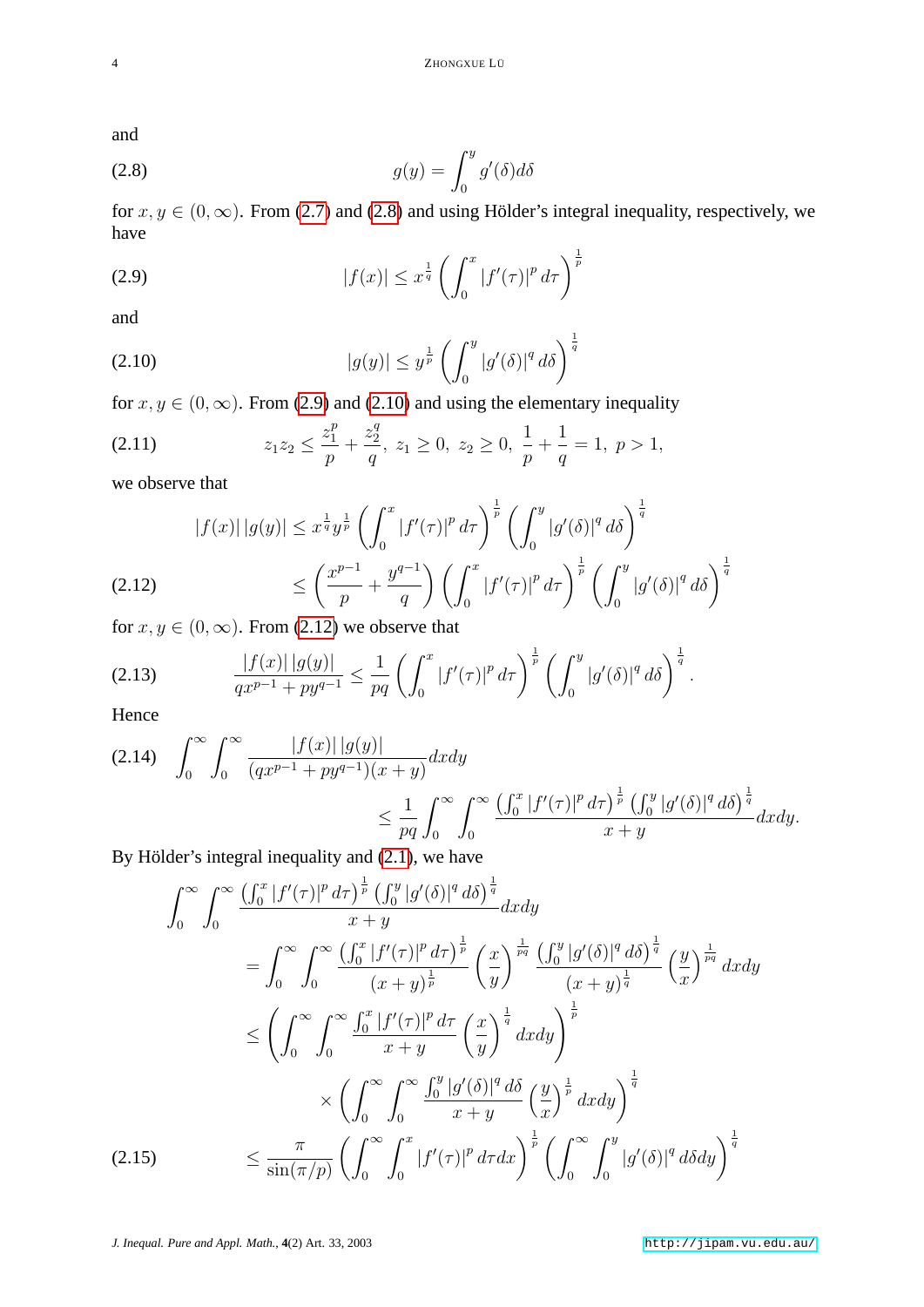by [\(2.14\)](#page-3-4) and [\(2.15\)](#page-3-5), we get [\(2.5\)](#page-2-1). The proof of Theorem [2.5](#page-2-2) is complete.  $\Box$ 

In a similar way to the proof of Theorem [2.5,](#page-2-2) we can prove the following theorems.

**Theorem 2.6.** *Let*  $p > 1$ ,  $\frac{1}{p} + \frac{1}{q}$  $\frac{1}{q}$  = 1,  $\lambda > 2$  – min $\{p,q\}$ *, and*  $f(x)$ *, g*(y) *be real-valued continuous functions defined on*  $[0, \infty)$ *, respectively, and let*  $f(0) = g(0) = 0$ *, and* 

$$
0<\int_0^\infty\int_0^xx^{1-\lambda}|f'(\tau)|^p\,d\tau dx<\infty,\quad 0<\int_0^\infty\int_0^yy^{1-\lambda}|g'(\delta)|^q\,d\delta dy<\infty,
$$

*then*

$$
(2.16) \quad \int_0^\infty \int_0^\infty \frac{|f(x)| |g(y)|}{(qx^{p-1} + py^{q-1})(x+y)^\lambda} dx dy
$$
  

$$
\leq \frac{B\left(\frac{q+\lambda-2}{q}, \frac{p+\lambda-2}{p}\right)}{pq} \left(\int_0^\infty \int_0^x x^{1-\lambda} |f'(\tau)|^p d\tau dx\right)^{\frac{1}{p}}
$$
  

$$
\times \left(\int_0^\infty \int_0^y y^{1-\lambda} |g'(\delta)|^q d\delta dy\right)^{\frac{1}{q}}.
$$

*In particular, when*  $p = q = 2$ *,* 

$$
(2.17) \quad \int_0^{\infty} \int_0^{\infty} \frac{|f(x)| |g(y)|}{(x+y)^{1+\lambda}} dx dy
$$
  

$$
\leq \frac{B\left(\frac{\lambda}{2}, \frac{\lambda}{2}\right)}{2} \left( \int_0^{\infty} \int_0^x x^{1-\lambda} |f'(\tau)|^2 d\tau dx \right)^{\frac{1}{2}} \left( \int_0^{\infty} \int_0^y y^{1-\lambda} |g'(\delta)|^2 d\delta dy \right)^{\frac{1}{2}}.
$$

**Theorem 2.7.** *Let*  $p > 1$ ,  $\frac{1}{p} + \frac{1}{q}$  $\frac{1}{q}$  = 1,  $\lambda > 2$  – min $\{p,q\}$ *, and*  $f(x)$ *, g*(y) *be real-valued continuous functions defined on*  $[0, \infty)$ *, respectively, and let*  $f(0) = g(0) = 0$ *, and* 

$$
0<\int_0^\infty\int_0^xx^{1-\lambda}\left|f'(\tau)\right|^p d\tau dx<\infty,\quad 0<\int_0^\infty\int_0^yy^{1-\lambda}\left|g'(\delta)\right|^q d\delta dy<\infty.
$$

*Then*

$$
(2.18) \quad \int_0^\infty \int_0^\infty \frac{|f(x)| |g(y)|}{(qx^{p-1} + py^{q-1})(x^{\lambda} + y^{\lambda})} dx dy
$$
  

$$
\leq \frac{B\left(\frac{q+\lambda-2}{q\lambda}, \frac{p+\lambda-2}{p\lambda}\right)}{\lambda pq} \left(\int_0^\infty \int_0^x x^{1-\lambda} |f'(\tau)|^p d\tau dx\right)^{\frac{1}{p}}
$$
  

$$
\times \left(\int_0^\infty \int_0^y y^{1-\lambda} |g'(\delta)|^q d\delta dy\right)^{\frac{1}{q}}.
$$

*In particular, when*  $p = q = 2$ ,

$$
(2.19) \quad \int_0^\infty \int_0^\infty \frac{|f(x)| |g(y)|}{(x^\lambda + y^\lambda)(x + y)} dx dy
$$
  

$$
\leq \frac{\pi}{2\lambda} \left( \int_0^\infty \int_0^x x^{1-\lambda} |f'(\tau)|^2 d\tau dx \right)^{\frac{1}{2}} \left( \int_0^\infty \int_0^y y^{1-\lambda} |g'(\delta)|^2 d\delta dy \right)^{\frac{1}{2}}.
$$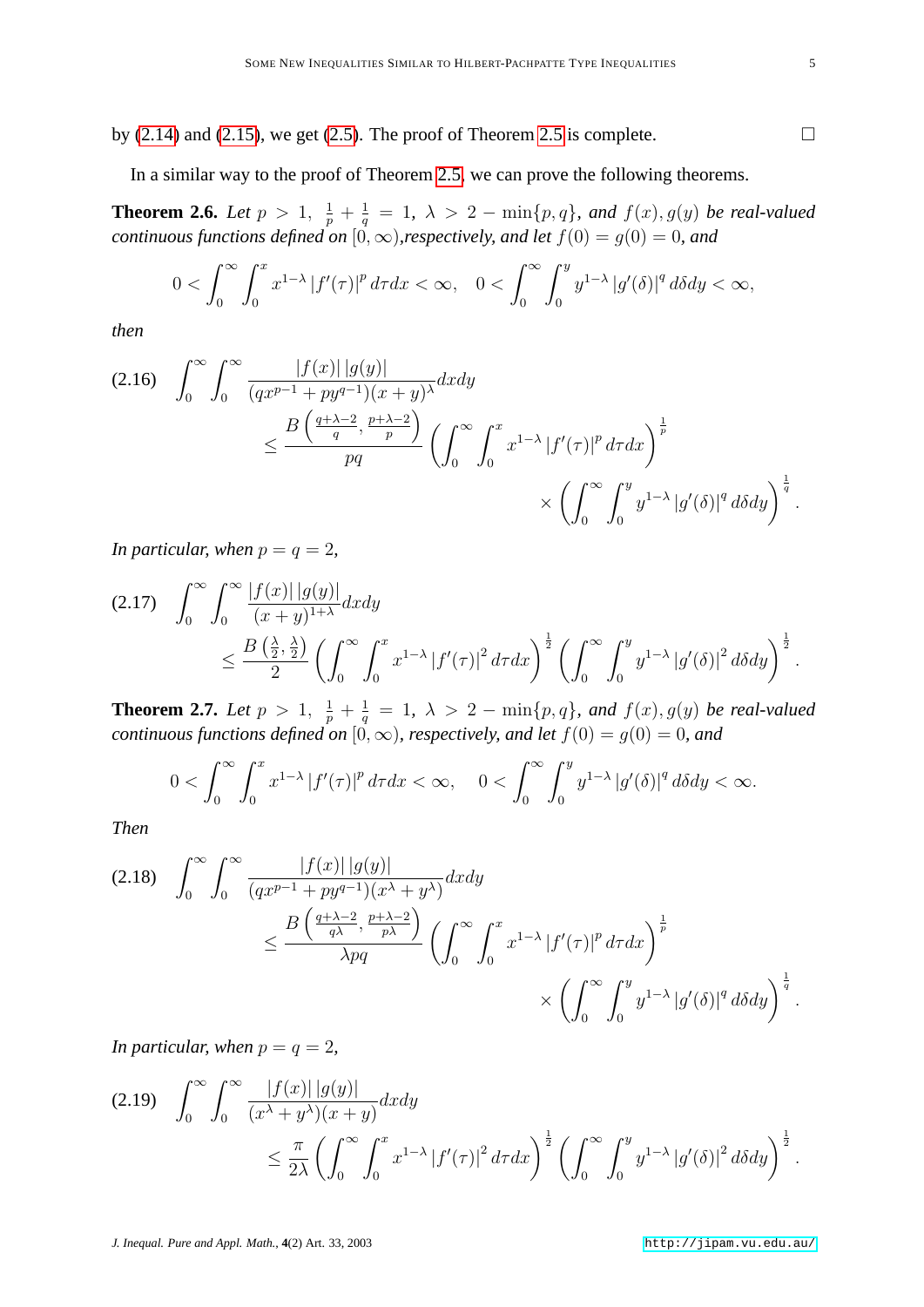### <span id="page-5-6"></span><span id="page-5-2"></span><span id="page-5-0"></span>3. **DISCRETE ANALOGUES**

<span id="page-5-7"></span>**Theorem 3.1.** *Let*  $p > 1$ ,  $\frac{1}{p} + \frac{1}{q}$  $\frac{1}{q}$  = 1, and  $\{a(m)\}$  and  $\{b(n)\}$  be two sequences of real *numbers where*  $m, n \in \mathbb{N}_0$ , and  $a(0) = b(0) = 0$ , and  $0 < \sum_{m=1}^{\infty} \sum_{\tau=1}^{m} |\nabla a(\tau)|^p < \infty$ ,  $0 < \sum_{n=1}^{\infty} \sum_{\delta=1}^{n} |\nabla b(\delta)|^q < \infty$ , then

$$
(3.1) \sum_{m=1}^{\infty} \sum_{n=1}^{\infty} \frac{|a_m| |b_n|}{(qm^{p-1} + pn^{q-1})(m+n)} \le \frac{\pi}{\sin(\pi/p)pq} \left(\sum_{m=1}^{\infty} \sum_{k=1}^{m} a_k^p\right)^{\frac{1}{p}} \left(\sum_{n=1}^{\infty} \sum_{r=1}^{n} b_r^q\right)^{\frac{1}{q}}.
$$

*In particular, when*  $p = q = 2$ *, we have* 

(3.2) 
$$
\sum_{m=1}^{\infty} \sum_{n=1}^{\infty} \frac{|a_m| |b_n|}{(m+n)^2} \leq \frac{\pi}{2} \left( \sum_{m=1}^{\infty} \sum_{k=1}^m a_k^2 \right)^{\frac{1}{2}} \left( \sum_{n=1}^{\infty} \sum_{r=1}^n b_r^2 \right)^{\frac{1}{2}}.
$$

*Proof.* From the hypotheses, it is easy to observe that the following identities hold

$$
(3.3) \t\t\t a_m = \sum_{\tau=1}^m \nabla a(\tau),
$$

<span id="page-5-1"></span>and

(3.4) 
$$
b_n = \sum_{\delta=1}^n \nabla b(\delta)
$$

for  $m, n \in \mathbb{N}$ . From [\(3.3\)](#page-5-0) and [\(3.4\)](#page-5-1) and using Hölder's inequality, we have

(3.5) 
$$
|a_m| \le m^{\frac{1}{q}} \left( \sum_{\tau=1}^m |\nabla a(\tau)|^p \right)^{\frac{1}{p}},
$$

<span id="page-5-3"></span>and

(3.6) 
$$
|b_n| \leq n^{\frac{1}{p}} \left( \sum_{\delta=1}^n |\nabla b(\delta)|^q \right)^{\frac{1}{q}}
$$

for  $m, n \in \mathbb{N}$ . From [\(3.5\)](#page-5-2) and [\(3.6\)](#page-5-3) and using the elementary inequality [\(2.11\)](#page-3-6), we observe that

(3.7) 
$$
|a_{m}| |b_{n}| \leq m^{\frac{1}{q}} n^{\frac{1}{p}} \left( \sum_{\tau=1}^{m} |\nabla a(\tau)|^{p} \right)^{\frac{1}{p}} \left( \sum_{\delta=1}^{n} |\nabla b(\delta)|^{q} \right)^{\frac{1}{q}}
$$

$$
\leq \left( \frac{m^{p-1}}{p} + \frac{n^{q-1}}{q} \right) \left( \sum_{\tau=1}^{m} |\nabla a(\tau)|^{p} \right)^{\frac{1}{p}} \left( \sum_{\delta=1}^{n} |\nabla b(\delta)|^{q} \right)^{\frac{1}{q}}
$$

<span id="page-5-4"></span>for  $m, n \in \mathbb{N}$ . From [\(3.7\)](#page-5-4), we observe that

(3.8) 
$$
\frac{|a_m||b_n|}{qm^{p-1}+pn^{q-1}} \leq \frac{1}{pq} \left(\sum_{\tau=1}^m |\nabla a(\tau)|^p\right)^{\frac{1}{p}} \left(\sum_{\delta=1}^n |\nabla b(\delta)|^q\right)^{\frac{1}{q}}.
$$

Hence

<span id="page-5-5"></span>(3.9) 
$$
\sum_{m=1}^{\infty} \sum_{n=1}^{\infty} \frac{|a_m| |b_n|}{(qm^{p-1} + pn^{q-1})(m+n)} \le \frac{1}{pq} \sum_{m=1}^{\infty} \sum_{n=1}^{\infty} \frac{\left(\sum_{\tau=1}^{m} |\nabla a(\tau)|^p\right)^{\frac{1}{p}} \left(\sum_{\delta=1}^{n} |\nabla b(\delta)|^q\right)^{\frac{1}{q}}}{m+n}.
$$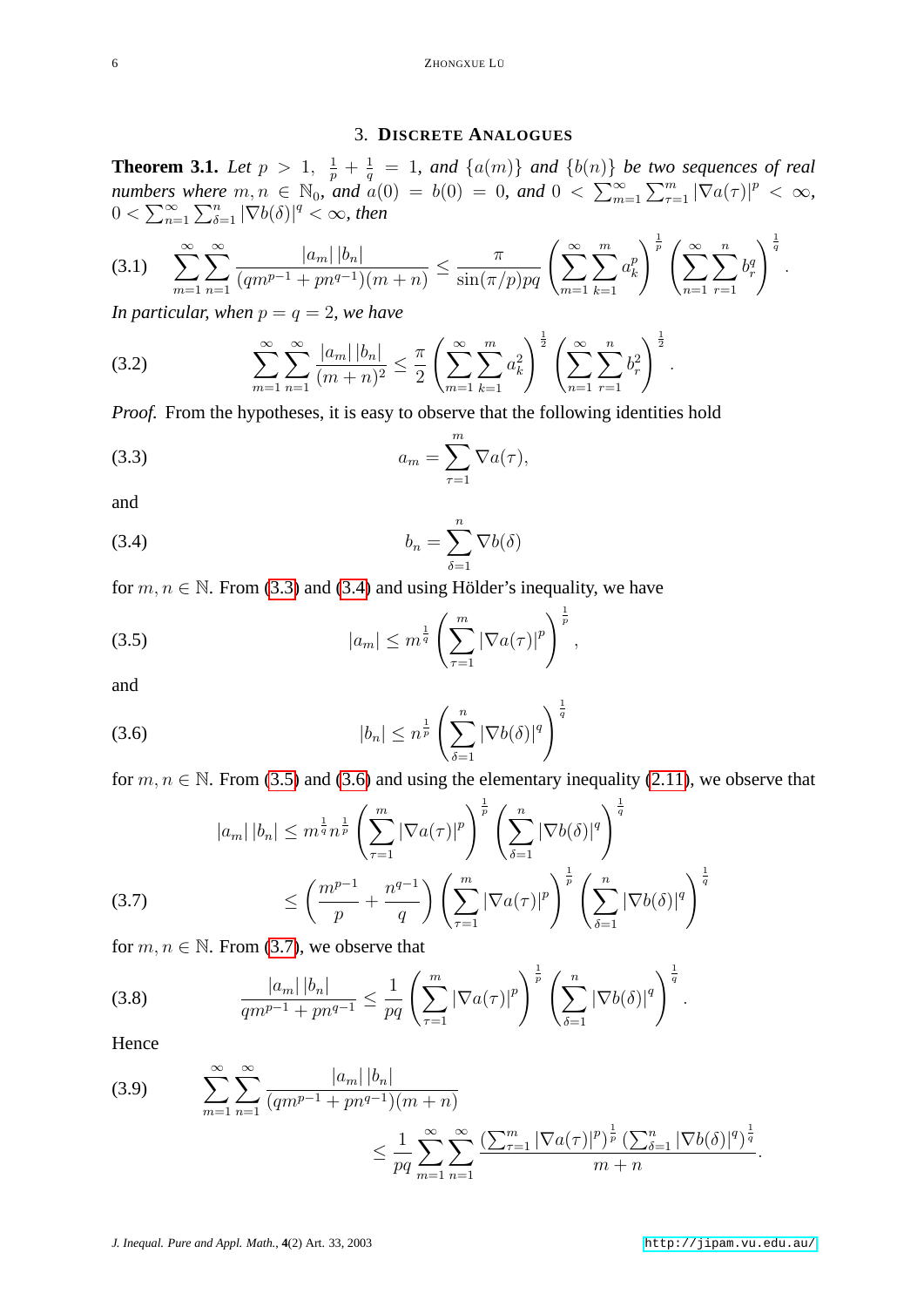By the Hölder inequality and [\(2.3\)](#page-2-3)

$$
\sum_{m=1}^{\infty} \sum_{n=1}^{\infty} \frac{\left(\sum_{\tau=1}^{m} |\nabla a(\tau)|^{p}\right)^{\frac{1}{p}} \left(\sum_{\delta=1}^{n} |\nabla b(\delta)|^{q}\right)^{\frac{1}{q}}}{m+n}
$$
\n
$$
= \sum_{m=1}^{\infty} \sum_{n=1}^{\infty} \frac{\left(\sum_{\tau=1}^{m} |\nabla a(\tau)|^{p}\right)^{\frac{1}{p}}}{\left(m+n\right)^{\frac{1}{p}}}\left(\frac{m}{n}\right)^{\frac{1}{pq}} \frac{\left(\sum_{\delta=1}^{n} |\nabla b(\delta)|^{q}\right)^{\frac{1}{q}}}{\left(m+n\right)^{\frac{1}{q}}}\left(\frac{m}{m}\right)^{\frac{1}{pq}}
$$
\n
$$
\leq \left(\sum_{m=1}^{\infty} \sum_{n=1}^{\infty} \frac{\sum_{\tau=1}^{m} |\nabla a(\tau)|^{p}}{m+n} \left(\frac{m}{n}\right)^{\frac{1}{q}}\right)^{\frac{1}{p}} \left(\sum_{m=1}^{\infty} \sum_{n=1}^{\infty} \frac{\sum_{\delta=1}^{n} |\nabla b(\delta)|^{q}}{m+n} \left(\frac{m}{m}\right)^{\frac{1}{p}}\right)^{\frac{1}{q}}
$$
\n(3.10) 
$$
< \frac{\pi}{\sin(\pi/p)} \left(\sum_{m=1}^{\infty} \sum_{\tau=1}^{m} |\nabla a(\tau)|^{p}\right)^{\frac{1}{p}} \left(\sum_{n=1}^{\infty} \sum_{\delta=1}^{n} |\nabla b(\delta)|^{q}\right)^{\frac{1}{q}}
$$

<span id="page-6-0"></span>by [\(3.9\)](#page-5-5) and [\(3.10\)](#page-6-0), we get [\(3.1\)](#page-5-6). The proof of Theorem [3.1](#page-5-7) is complete.  $\Box$ 

In a similar manner to the proof of Theorem [3.1,](#page-5-7) we can prove the following theorems.

**Theorem 3.2.** *Let*  $p > 1$ ,  $\frac{1}{p} + \frac{1}{q}$  $\frac{1}{q}$  = 1*,* λ > 2 − min{p, q}*,* and {a(m)} and {b(n)} be two *sequences of real numbers where*  $m, n \in \mathbb{N}_0$ , and  $a(0) = b(0) = 0$ , and

$$
0 < \sum_{m=1}^{\infty} \sum_{\tau=1}^{m} m^{1-\lambda} \left| \nabla a(\tau) \right|^p < \infty,
$$
\n
$$
0 < \sum_{n=1}^{\infty} \sum_{\delta=1}^{n} n^{1-\lambda} \left| \nabla b(\delta) \right|^q < \infty,
$$

*then*

$$
(3.11) \sum_{m=1}^{\infty} \sum_{n=1}^{\infty} \frac{|a_m| |b_n|}{(qm^{p-1} + pn^{q-1})(m+n)^{\lambda}} \leq \frac{B\left(\frac{q+\lambda-2}{q}, \frac{p+\lambda-2}{p}\right)}{pq} \left(\sum_{m=1}^{\infty} \sum_{\tau=1}^{m} m^{1-\lambda} |\nabla a(\tau)|^p\right)^{\frac{1}{p}} \left(\sum_{n=1}^{\infty} \sum_{\delta=1}^{n} n^{1-\lambda} |\nabla b(\delta)|^q\right)^{\frac{1}{q}}.
$$

*In particular, when*  $p = q = 2$ *, we have* 

$$
(3.12) \sum_{m=1}^{\infty} \sum_{n=1}^{\infty} \frac{|a_m| |b_n|}{(m+n)^{1+\lambda}}
$$
  
 
$$
\leq \frac{B\left(\frac{\lambda}{2}, \frac{\lambda}{2}\right)}{2} \left( \sum_{m=1}^{\infty} \sum_{\tau=1}^{m} m^{1-\lambda} |\nabla a(\tau)|^2 \right)^{\frac{1}{2}} \left( \sum_{n=1}^{\infty} \sum_{\delta=1}^{n} n^{1-\lambda} |\nabla b(\delta)|^2 \right)^{\frac{1}{2}}.
$$

**Theorem 3.3.** *Let*  $p > 1$ ,  $\frac{1}{p} + \frac{1}{q}$  $\frac{1}{q}$  = 1*,*  $\lambda > 2 - \min\{p, q\}$ *, and* {a(m)} *and* {b(n)} *be two sequences of real numbers where*  $m, n \in \mathbb{N}_0$ *, and*  $a(0) = b(0) = 0$ *, and* 

$$
0 < \sum_{m=1}^{\infty} \sum_{\tau=1}^{m} m^{1-\lambda} \left| \nabla a(\tau) \right|^p < \infty,
$$
\n
$$
0 < \sum_{n=1}^{\infty} \sum_{\delta=1}^{n} n^{1-\lambda} \left| \nabla b(\delta) \right|^q < \infty,
$$